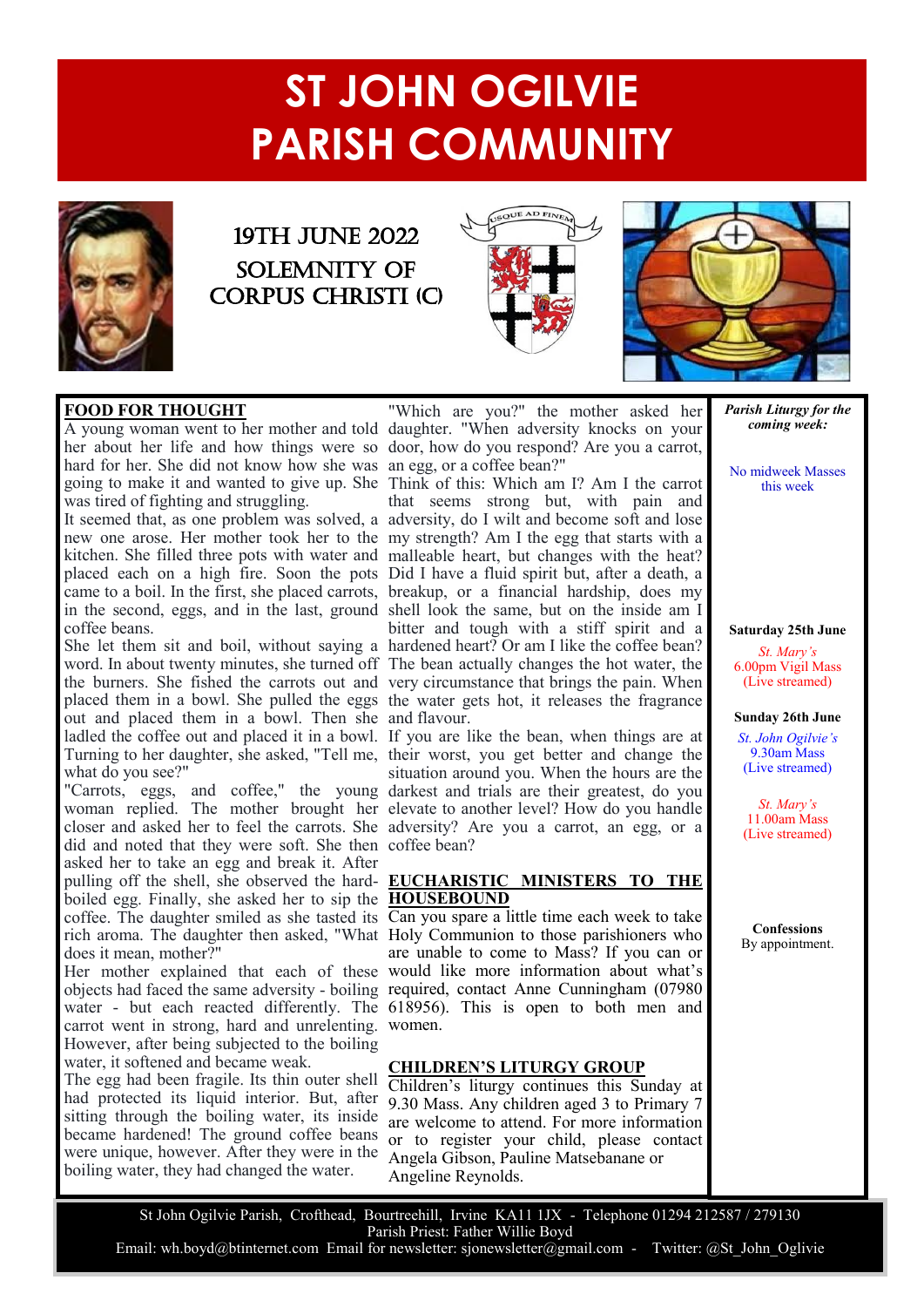### **INTENTIONS**

Please keep the following in your prayers during the week:

**Recently Deceased:** Bridget Byrne

**Anniversaries:**

**Other Intentions:**

### **Collection**

|                                       |  |  |  |                         |  | Envelopes: £86.00 Loose coins: £25.00 Contactless: £25.00 Standing orders (per month) £1658.75 |  |  |
|---------------------------------------|--|--|--|-------------------------|--|------------------------------------------------------------------------------------------------|--|--|
| Saints Peter & Paul - £5.00           |  |  |  |                         |  |                                                                                                |  |  |
| Thank you for your continued support. |  |  |  |                         |  |                                                                                                |  |  |
|                                       |  |  |  | <b>200 Club winners</b> |  |                                                                                                |  |  |

**1st 2nd 3rd**

*Draw made by* 

*Congratulations to all our winners! We'll make arrangements to get your winnings to you!*

### **MARRIAGE MATTERS**

Memories of You

gatherings we remember things we have shared together. those considering applying for seminary. At funerals we remember all that the person meant to us. For more information please contact Fr. Martin At the family Eucharist the past is made present as we Chambers at: [martin.chambers@gallowaydiocese.org.uk](mailto:martin.chambers@gallowaydiocese.org.uk) remember what Abraham, Melchizedek, Moses, and Jesus did. Let us seek to create God/good memories for  $\frac{1}{\text{Fancy a bash}}$ ? They say it's a great keep fit event! Line ourselves and our children.

### **PARISH CENTRE BOOKINGS**

Now that life is beginning to normalise post Covid and most welcome. our church complex use is increasing, there is a greater need to book rooms and hall to prevent double booking. This can be done through Susan McCullagh (See back page). We still need to form a small hall committee to manage hall use. We don't yet have any volunteers which we urgently need. A team of four would be great.

### **WEEKLY WORDS FROM POPE FRANCIS**

Dear brothers and sisters: In our continuing catechesis on Wednesday 22nd June at 7pm in St. Mary's Church hall. the meaning and value of old age in the light of God's Please support this initiative. word, we now consider the healing of Saint Peter's mother-in-law. The Gospel of Mark tells us that as she lay in bed with a fever, Jesus took her by the hand and the fever left her; and she began to serve them (cf. 1:29- porch. Please take one before you go home. 31). The fact that Jesus wished to heal her in the **IN CASE OF EMERGENCY** company of the disciples reminds us that the entire Fr. Boyd will not be available this week. In case of Christian community is called to be present to our emergency, please contact Canon Poland, St. John's brothers and sisters in need. We proclaim Christ's Church, Stevenston. Telephone number: 463225 salvation and the hope offered by the Gospel precisely by reaching out to those who, like so many elderly people in our communities, feel isolated and even abandoned. Peter's mother-in-law then responds with gratitude for the gift of God's mercy by getting up and immediately serving her guests. Within the Christian community, the elderly offer a precious service by their own example of gratitude for the gift of faith and the experience of the Lord's healing touch in their lives. They teach us that Christian discipleship is expressed in acts of charity, inspired by gratitude for the merciful love that touches your prayers as he prepares for his ordination to the and transforms our lives.

### **DIOCESAN PRIESTHOOD**

Memories enable us to make the past present. .At family The Diocese of Galloway is now inviting enquiries from Are you thinking about being a Priest in 2022?

### **LINE DANCING**

dancing is on each Thursday at 6.30pm in St. John Ogilvie's church hall. Just turn up and you'll be made

### **SUNDAY TEAS**

Sunday teas has resumed in the hall after Mass. We still need volunteers if we want the Sunday teas to continue. Please support it by using the facility and by volunteering to do one Sunday per month.

### **GREEN GROUP**

There will be a meeting of the Green Group this

### **GALLOWAY NEWS**

Copies of the latest Galloway News are available in the



### **WELCOME**

Welcome Rev. Kevin Rennie who joins us this weekend for the Sunday Masses. Please continue to keep Kevin in priesthood.

### **Please deliver a copy of this newsletter to our sick and housebound parishioners**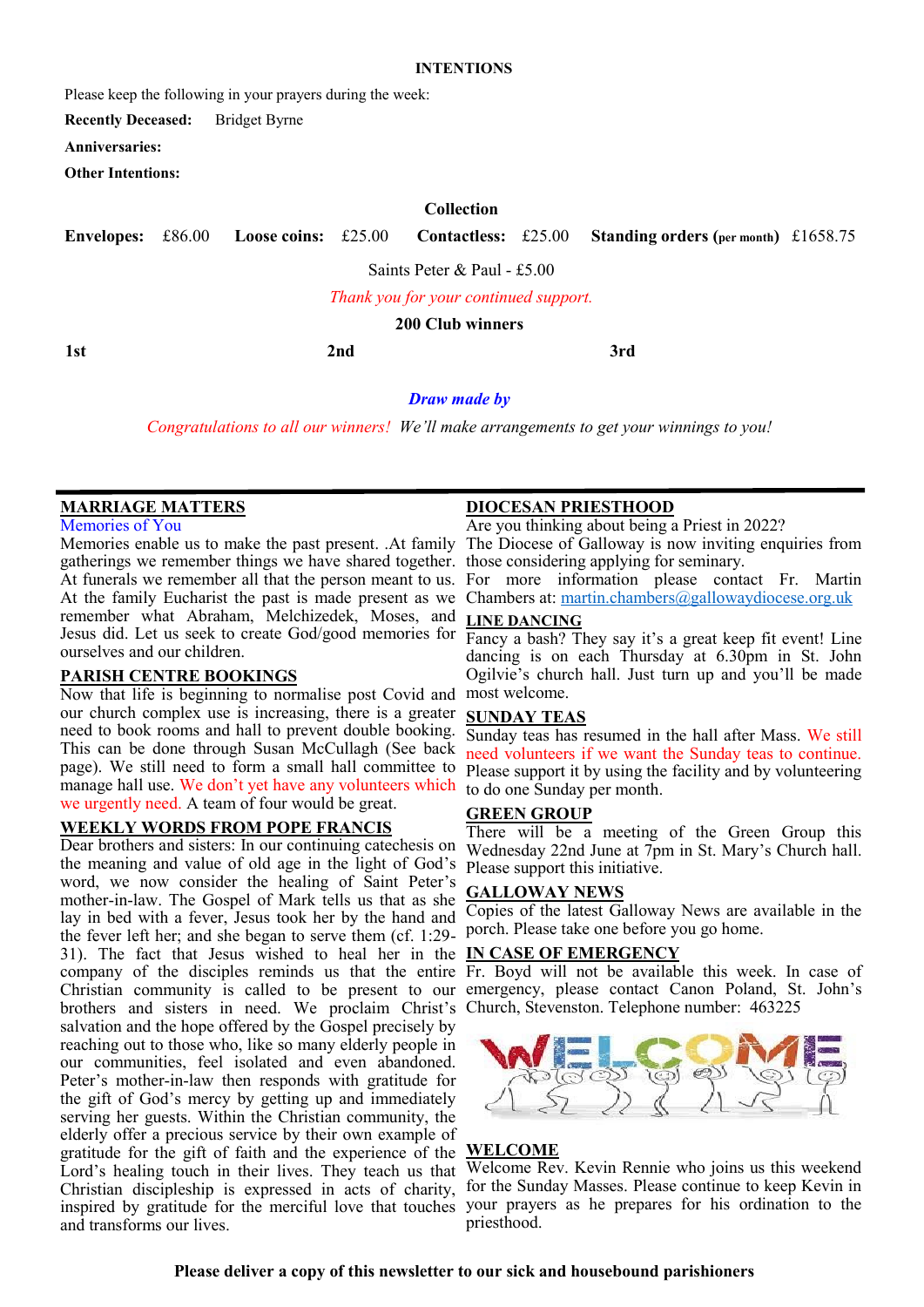### **BACKGROUND ON THE GOSPEL READING**

*(Taken from Sunday Connection)*

Today, the second Sunday after Pentecost, we celebrate a second solemnity, which marks our return to Ordinary Time. Today is the Solemnity of the Most Holy Body and Blood of Christ. At one time, this day was called *Corpus Christi*, Latin for "the Body of Christ." In the most recent revision of the liturgy, the name for this day is expanded to be a more complete reflection of our Eucharistic theology.

The feeding of the 5,000 is the only one of Jesus' miracles to appear in all four Gospels. Luke places it between Herod's question, "Who is this about whom I hear such things?" and Peter's response to Jesus' question **A PRAYER FOR FATHER'S DAY** about who he thought Jesus was: "You are the Messiah of God our Father, please guide those of us who are fathers God." In Luke the feeding is not the result of Jesus' compassion for the crowd but is instigated by the in the daily challenges of parenting. Give us the fruits of disciples. They wanted Jesus to send the crowd away to town. Instead Jesus tells the disciples to give them some goodness, faithfulness, gentleness and self-control. food on their own.

The passage is meant to remind us of two feedings in the Old Testament: the feeding of the Israelites in the desert and Elisha's feeding of 100 people with 20 loaves in 2 Kings 4:42-44. It is also connected to the institution of the Eucharist. As in the Last Supper accounts in Matthew, Mark, and Luke and in Paul's account in 1 Corinthians 11:23-24, Jesus takes bread, looks up to heaven, blesses the bread, breaks it, and then gives it to the disciples. In using this exact language, Luke is reminding his readers that in this miracle Jesus is doing A little boy was afraid of the dark. One night his mother more than feeding hungry people as God did for the told him to go out to the back porch and bring her the Israelites and the prophet Elisha did as well. The bread he broom. gives is his body, which he will continue to give as often The little boy turned to his mother and said, "Mama, I as the community breaks bread in remembrance of him in the Eucharist.

### **HOSPITAL VISITING**

The hospital chaplains of Crosshouse and Ayr Hospitals will be pleased to visit patients on request. Chaplains are not automatically notified when a Catholic patient is admitted so self-referral is required. For general visiting to help you when you need him," she said. in Crosshouse Hospital please contact Fr Stephen The little boy thought about that for a minute and then McGrattan at a state of the state at a state of the state at a state at a state at a state at a state at a state  $\alpha$ 

521832. For general visiting in Ayr Hospital please would you please hand me the broom?" contact Deacon Robert Mackie on

751403. For the urgent or emergency assistance of a chaplain please ask the hospital staff to page the priest on Joel call.

### **ORDINATION**

Kevin Rennie will be ordained to the priesthood at St. Teresa's Church, Dumfries on Friday 1st July. Kevin's first Mass will be celebrated on Saturday 2nd July at St. Andrew's, Dumfries at 12.00pm.



to care for our families with your wisdom. Strengthen us your spirit: love, joy, peace, forbearance, kindness,

And Lord we pray for those who are fatherless, or long to be fathers, or face challenging family situations. For all those who find Father's Day difficult. We praise you that you are the source of peace and comfort. In Jesus' name, Amen.

Wishing all the fathers in our community a very happy and relaxing day!

### **FINALLY ……. JUST FOR A LAUGH**

[crosshousehospital@gallowaydiocese.org.uk](mailto:crosshousehospital@gallowaydiocese.org.uk) or on 01563 into the darkness, he called, "Jesus? If you're out there, want to go out there. It's dark." The mother smiled reassuringly at her son. "You don't have to be afraid of the dark," she explained. "Jesus is out there. He'll look after you and protect you." The little boy looked at his mother real hard and asked, "Are you sure he's out there?" "Yes, I'm sure. He is everywhere, and he is always ready went to the back door and cracked it a little. Peering out

\*\*\*\*\*\*\*

[ayrhospital@gallowaydiocese.org.uk](mailto:ayrhospital@gallowaydiocese.org.uk) or on 07703 Six-year old Angie, and her four-year old brother, Joel, were sitting together in church. giggled, sang and talked out loud. Finally, his big sister had had enough. "You're not supposed to talk out loud in church." "Why? Who's going to stop me?" Joel asked. Angie pointed to the back of the church and said, "See those two men standing by the door? They're Hushers."